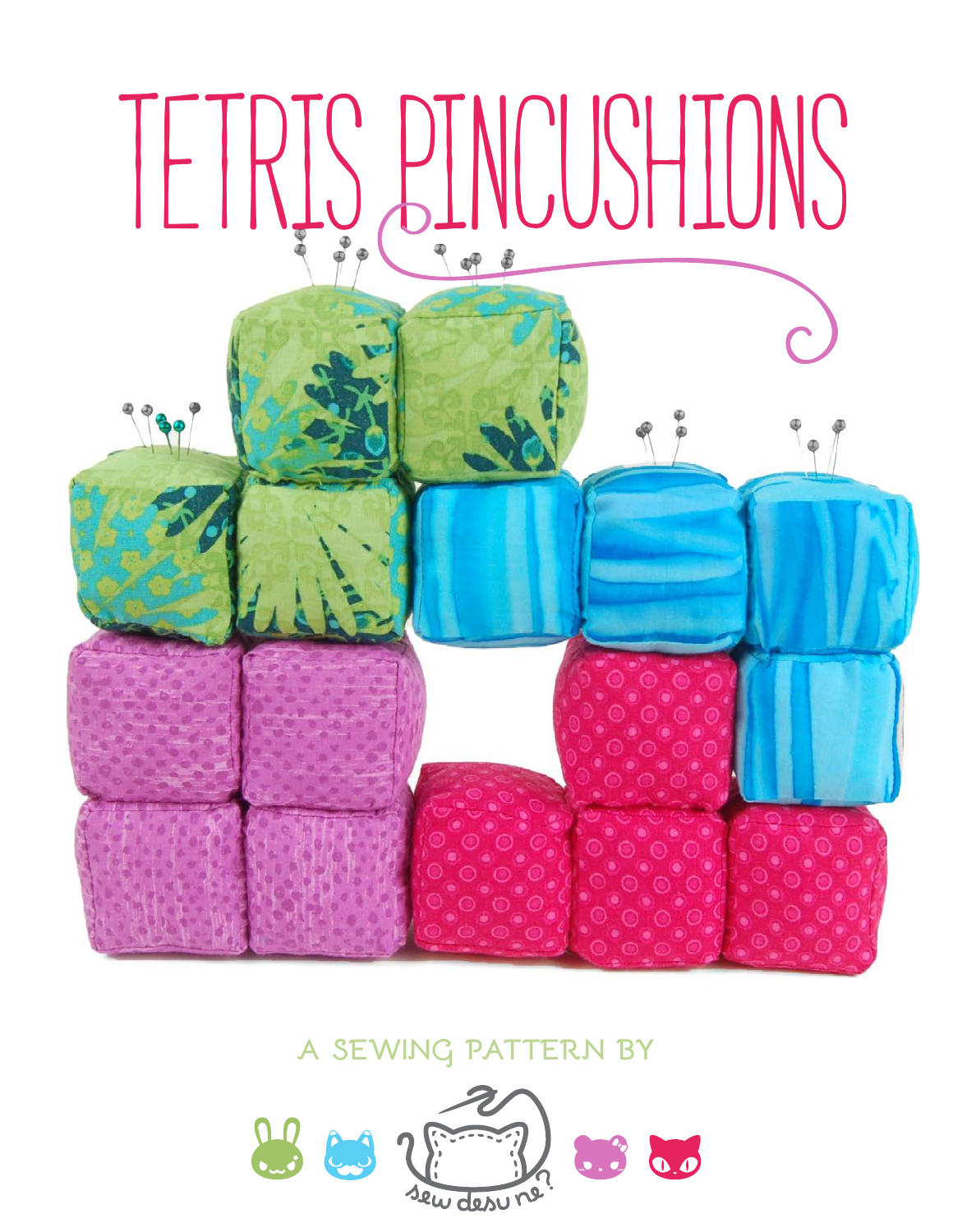

These simple cube pincushions are made to look like Tetris blocks from the video game of the same name. The pattern can easily be enlarged for plushies or pillows.

#### DIFFICULTY: O

These are made with only straight lines, but there's a bit of hand sewing and also working with sharp corners which might not be great for newbies.

#### makes:

one pincushion that's 4" wide, 4" tall, and 2" deep (depending on which block configuration you make)

# **materials & tools**

**• ¼ yd. of light weight fabric (broadcloth or linen would work – I used quilting cotton) • Batting • Matching sewing thread • Basic sewing tools (sewing machine, scissors, iron, needles, pins, fabric marker, seam ripper)**

#### **before you begin:**

- **1.** Print out the project pattern, page 8 -- page 9 is just for reference
- **2.** Lay out the pattern pieces on your fabric and cut them out
- **3.** Mark the fabric pieces with the guidelines from the pattern

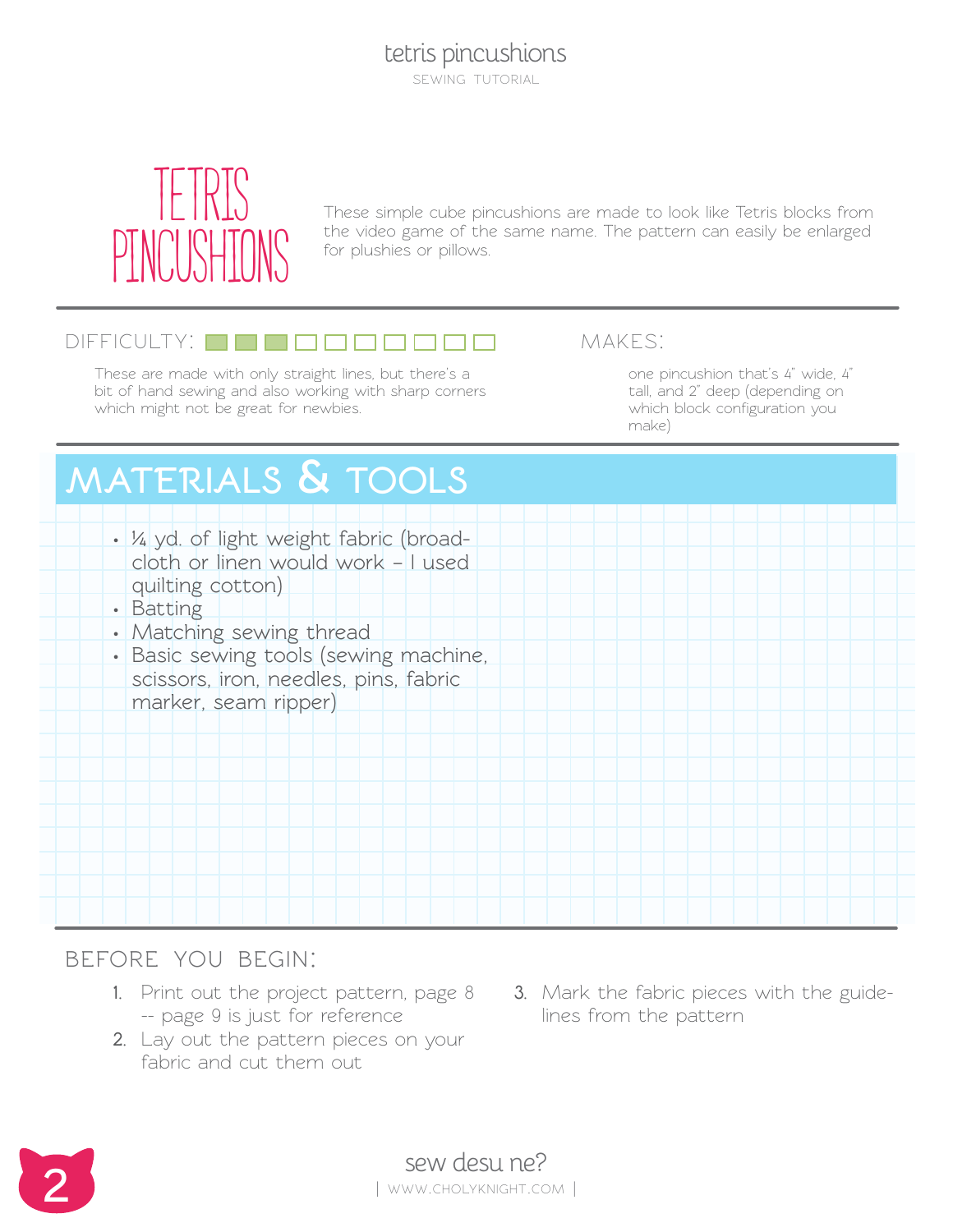.<br>SEWING TUTORIAL



Before we begin, you should know that the least headache inducing way of sewing a cube is to sew only to each corner of the cube, and don't sew over the seam allowances. The pattern guideline has circles at each corner of the squares that form the cubes. For each sewing step, only sew from circle to circle for the best results. Hopefully you'll see how it helps as you progress through the steps. So! To begin, you'll want to make a chain from 4 of your squares, sewing one side to another until you have a line of 4 squares. As I said, sew them together along the edge from circle to circle and no further. Before<br>
should l<br>
headach<br>
sewing a<br>
to each corr<br>
allowances. The<br>
allowances at<br>
squares that<br>
For each sewi<br>
from circle to<br>
results. Hopef<br>
it helps as you<br>
the steps. So!<br>
want to make<br>
your squares,<br>
another until<br>
4



Our goal from here is to make a lower-case t shape with the squares. Sew another square to the side of the second square down. Again, starting and stopping at the circle marks. With any luck you should start and stop where the seams are from your previous step.

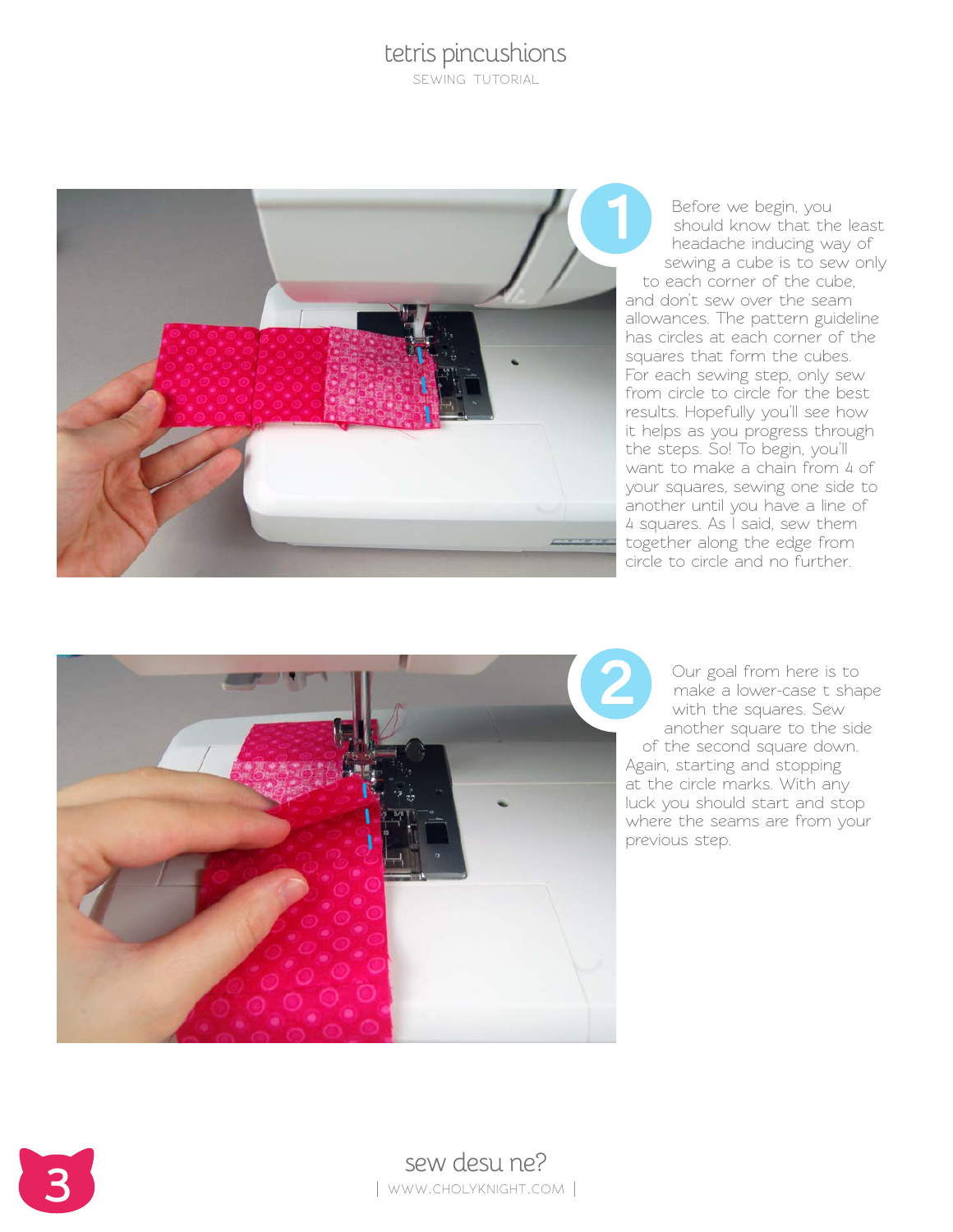sewing tutorial

Repeat step 2 with the other side of the same square and another new square. This should complete the t shape that we're going for as illustrated in the pattern guideline.



To start forming the cube, we're going to fold up the squares surrounding the middle square to create the sides of the cube. It should look like this under the machine, and you'll see what it looks like when you finish next:



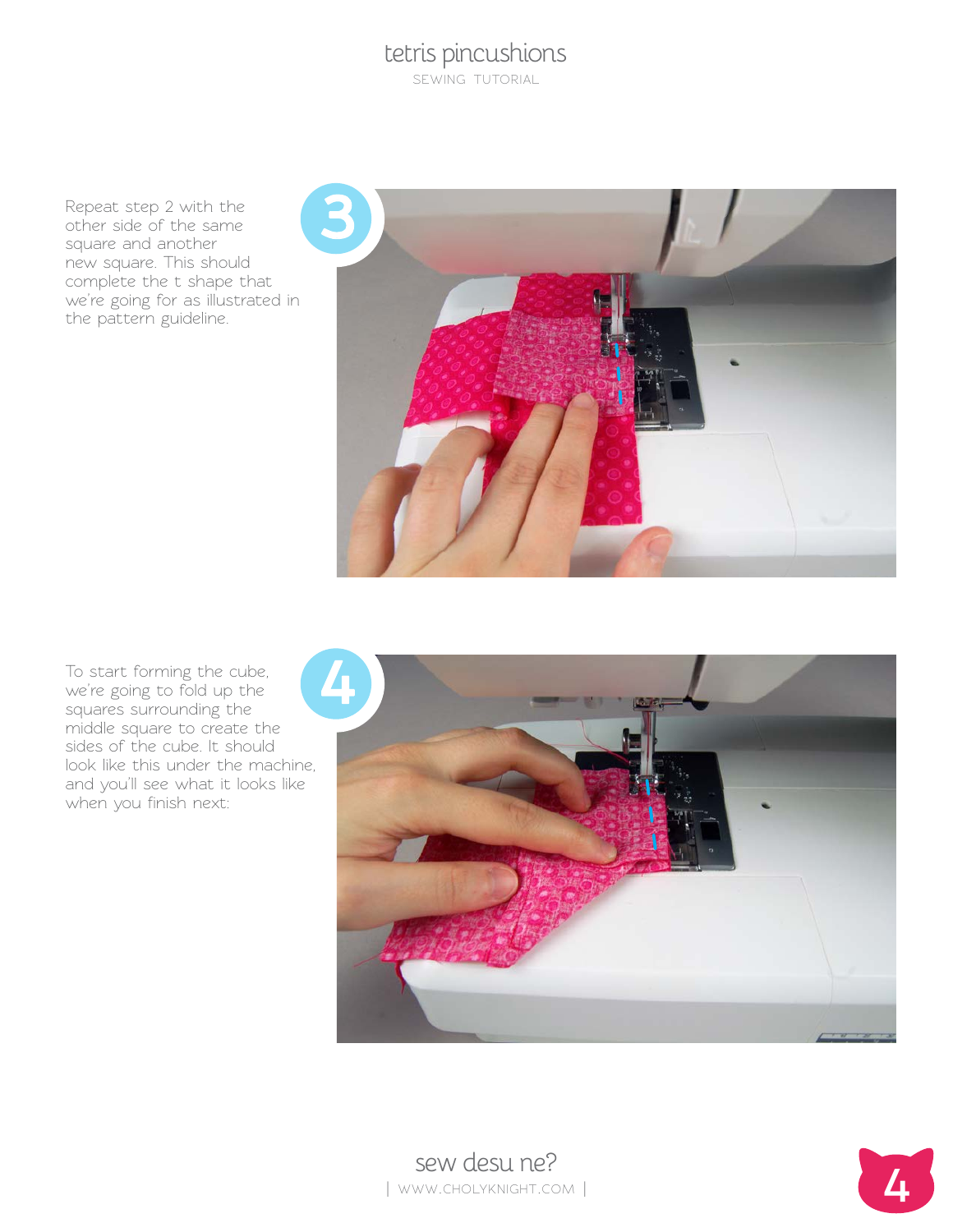sewing tutorial



This is what it should look like when all the sides are folded up. As you can see, the two edges that meet up should be sewn together all the way around the cube. That just leaves the top to be sewn!



Fold the top flap down and match up all the raw edges. We'll be sewing around this edge, pivoting at the corners where the seams are. Be sure that when you sew along one of the 3 sides, you leave about a 1½" opening so you can turn the cube right side out later.



**5** sew desu ne?<br>I www.cholyknight.co | www.cholyknight.com |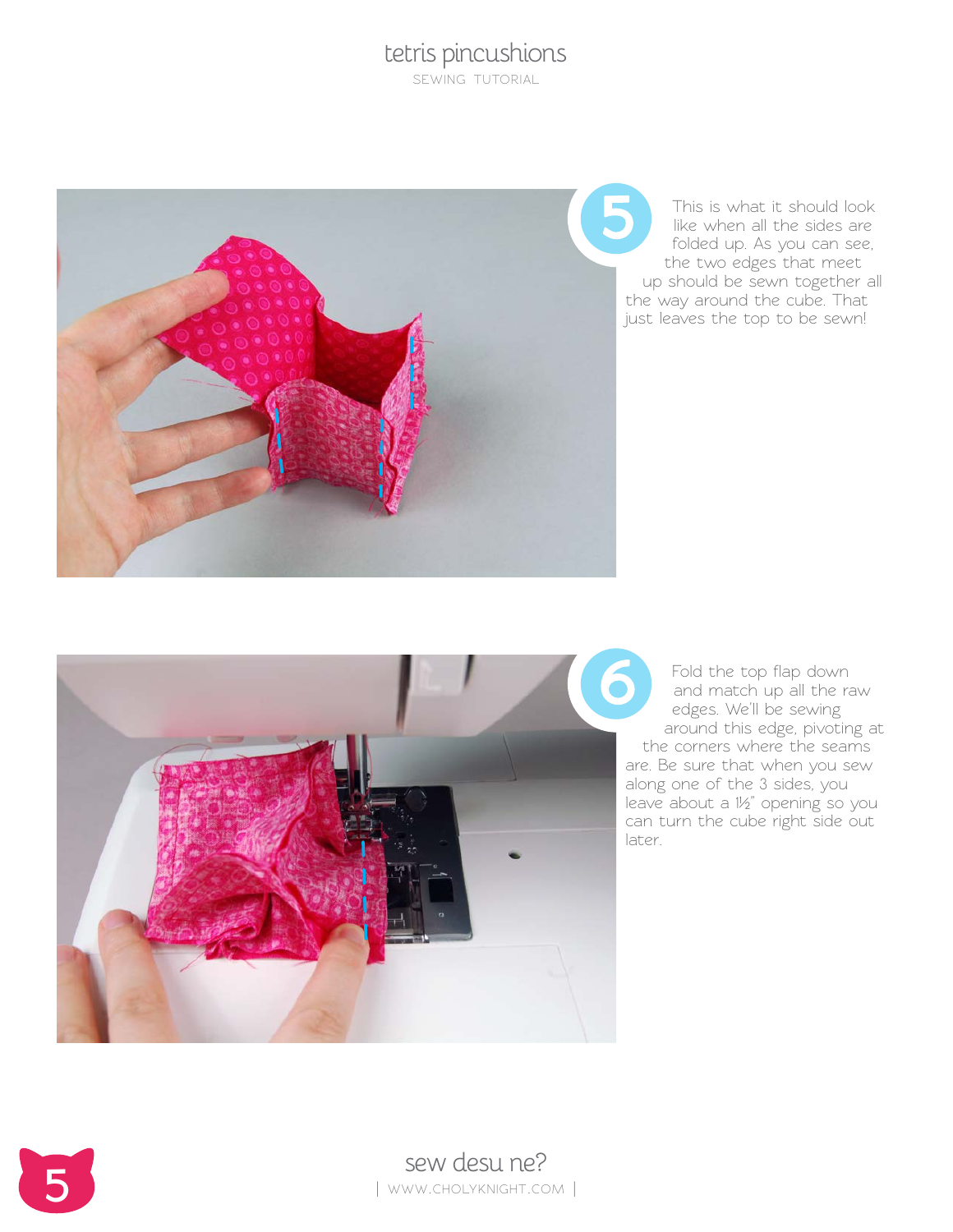sewing tutorial

Once the cube is all sewn up, you'll want to clip the excess seam allowance at each corner and turn the whole thing right side out. Poke the corners with a chopstick or something similar to get the corners looking crisp. Then stuff the little cube with batting – once again, really focusing on getting the corners stuffed nice and firm.



Now you can tuck under the seam allowances in the opening you left. From that opening, hand sew it closed with a ladder stitch. That completes 1 cube! Now you just need to go back and repeat steps 1-8 three more times to create 4 completed cubes.



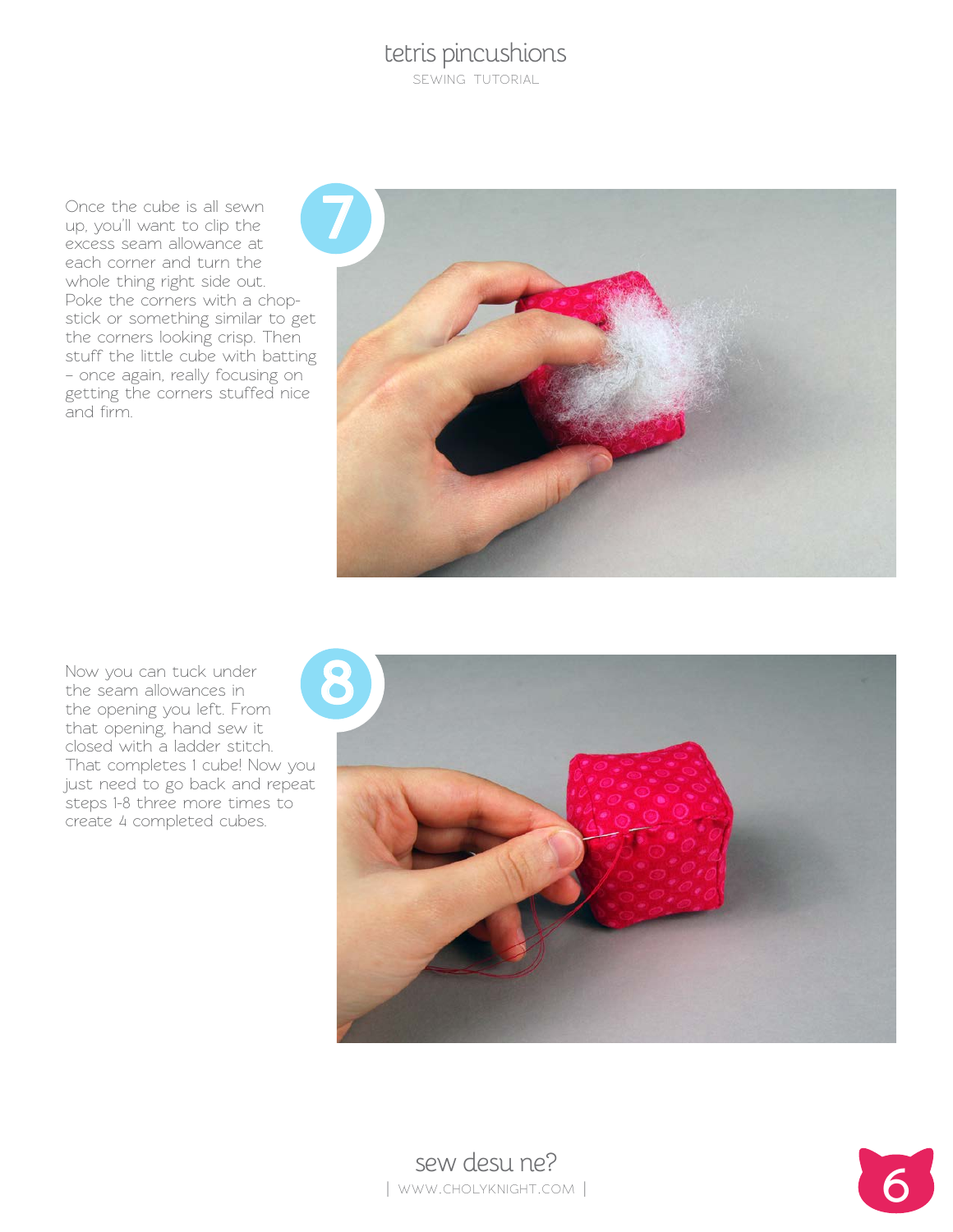sewing tutorial



To finish your Tetris block, it's just a matter of arranging your cubes in the desired shape, then sewing them together along the edges with a ladder stitch. The illustrations in the pattern will help you make sure your placement is right and remind you where to stitch. And that completes your block!

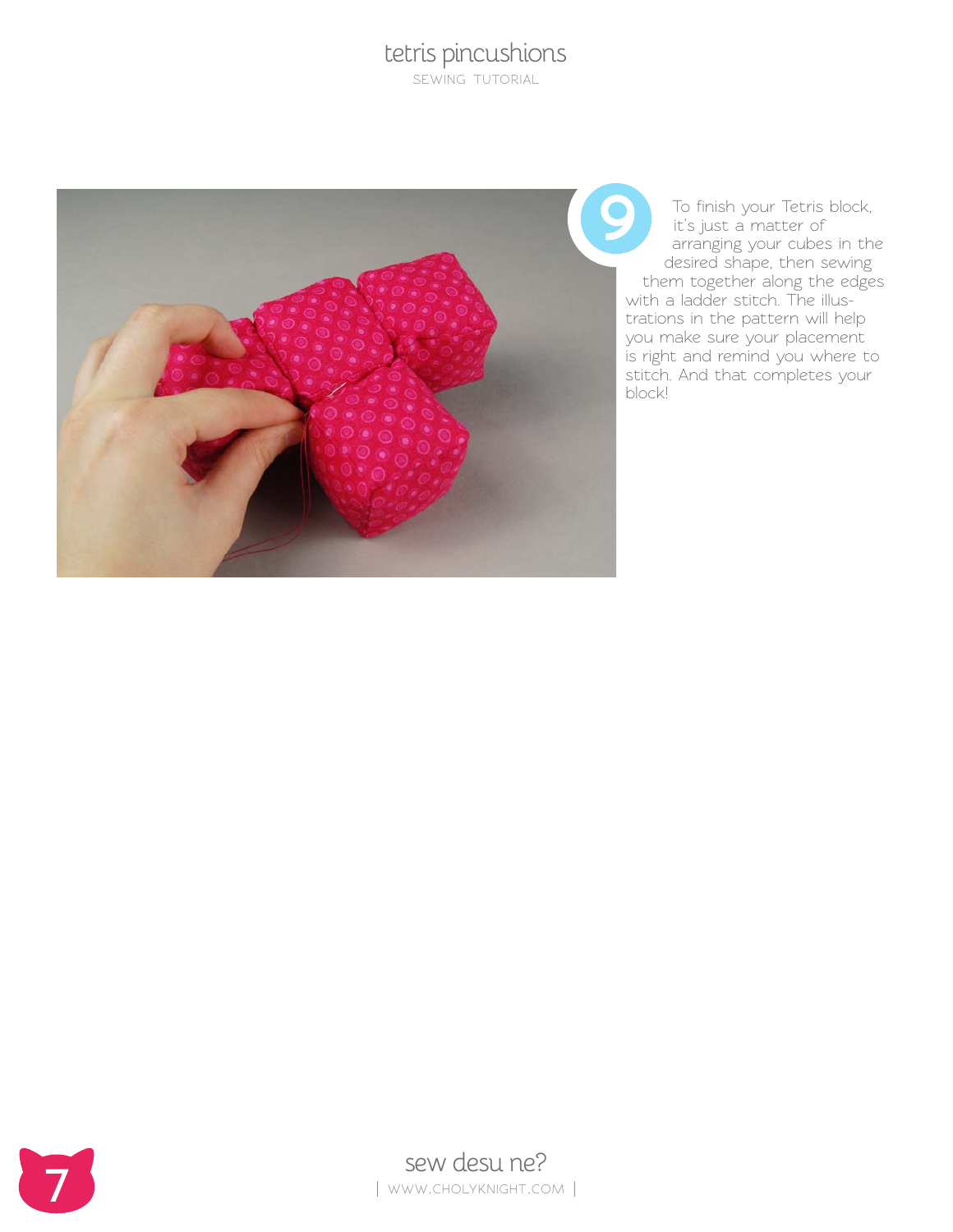